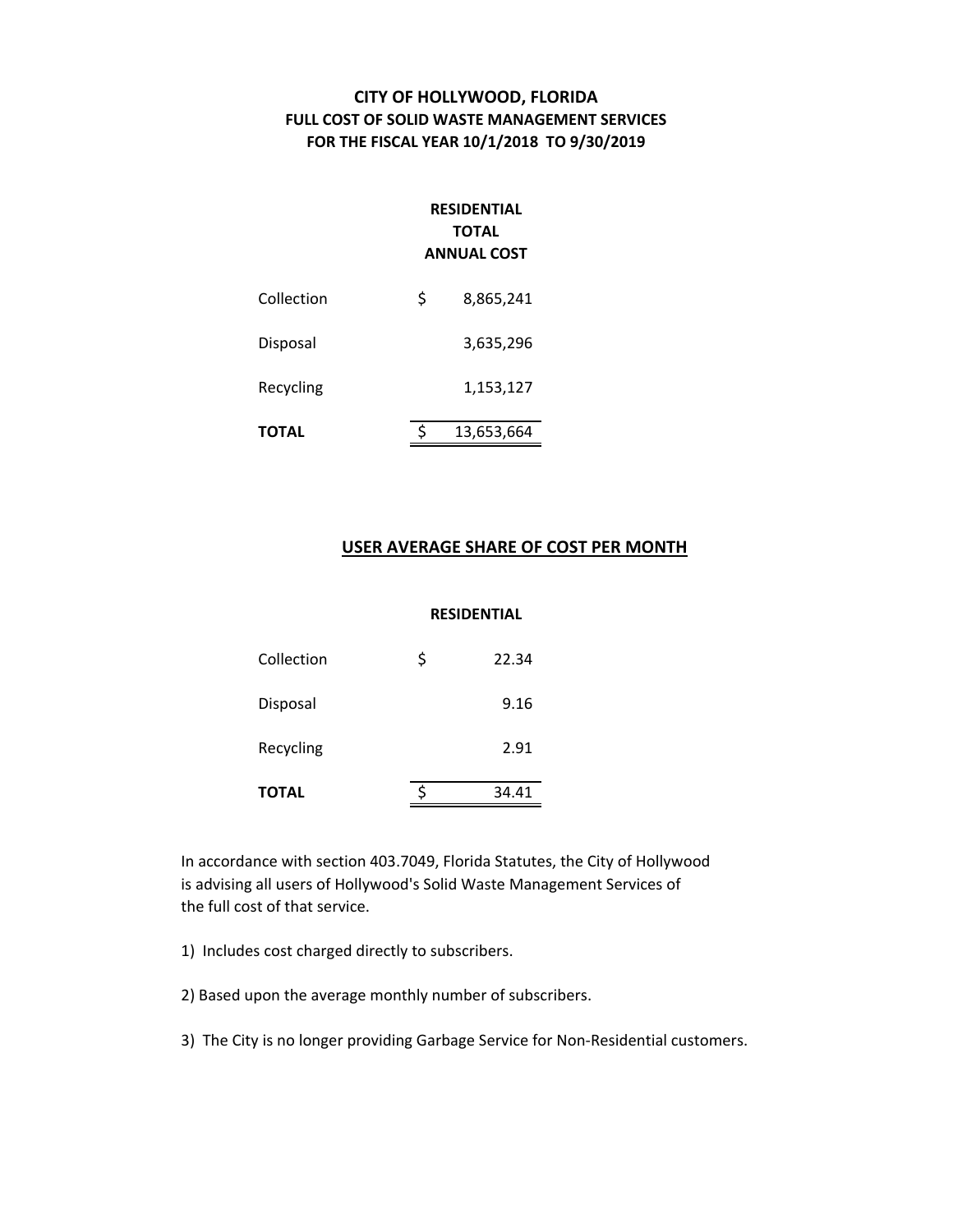## **SOLID WASTE FULL COST INFORMATION FOR HOLLYWOOD'S NEWSLETTER SANITATION EXPENSES FOR YEAR ENDED September 30, 2019**

|                   | <b>SANITATION</b><br><b>STATEMENT</b><br><b>REPORTS</b> | <b>ADMINISTRATIVE</b><br><b>SERVICES</b> | <b>TOTAL</b>    | <b>RESIDENTIAL</b><br>100.00% |
|-------------------|---------------------------------------------------------|------------------------------------------|-----------------|-------------------------------|
| <b>COLLECTION</b> | \$<br>8,397,851                                         | \$<br>467,390                            | \$<br>8,865,241 | \$<br>8,865,241               |
| DISPOSAL (A)      | 3,441,149                                               | 194,147.00                               | 3,635,296       | 3,635,296                     |
| RECYCLING (B)     | 1,095,602                                               | 57,525.00                                | 1,153,127       | 1,153,127                     |
| <b>TOTAL</b>      | 12,934,602                                              | 719,062                                  | 13,653,664      | 13,653,664                    |
|                   |                                                         |                                          |                 |                               |

| AVERAGE MONTHLY CUSTOMERS FOR COLLECTION & DISPOSAL |                                      |                  |                         |                  | 33,063     |
|-----------------------------------------------------|--------------------------------------|------------------|-------------------------|------------------|------------|
| AVERAGE MONTHLY CUSTOMERS FOR RECYCLING             |                                      |                  |                         | 34,659           |            |
|                                                     |                                      |                  |                         |                  |            |
|                                                     |                                      | COLLECTION       | <b>ANNUAL</b>           |                  | 268.13     |
|                                                     |                                      |                  | <b>MONTHLY</b>          |                  | 22.34      |
|                                                     |                                      | <b>DISPOSAL</b>  | <b>ANNUAL</b>           |                  | 109.95     |
|                                                     |                                      |                  | <b>MONTHLY</b>          |                  | 9.16       |
|                                                     |                                      |                  |                         |                  |            |
|                                                     |                                      | <b>RECYCLING</b> | <b>ANNUAL</b>           |                  | 34.88      |
|                                                     |                                      |                  | <b>MONTHLY</b>          |                  | 2.91       |
|                                                     |                                      |                  |                         |                  |            |
|                                                     |                                      | <b>TOTAL</b>     | <b>ANNUAL</b>           |                  | 412.96     |
|                                                     |                                      |                  | <b>MONTHLY</b>          |                  | 34.41      |
|                                                     |                                      |                  |                         |                  |            |
|                                                     | (A) TOTAL OF WASTE DISPOSAL ACCOUNTS |                  | 445.520101.53400.543600 | \$               | 792,856    |
|                                                     |                                      |                  | 445.520101.53400.543610 |                  | 2,648,293  |
|                                                     |                                      |                  |                         | $rac{5}{5}$      | 3,441,149  |
|                                                     |                                      |                  |                         |                  |            |
|                                                     |                                      |                  |                         |                  |            |
|                                                     | (B) TOTAL RECYCLING COSTS            |                  |                         |                  |            |
|                                                     |                                      |                  | 445.520102.53400.531170 | \$               | 1,095,602  |
|                                                     |                                      |                  |                         | $\overline{\xi}$ | 1,095,602  |
|                                                     | TOTAL WASTE DISPOSAL & RECYCLING     |                  |                         | \$               | 4,536,751  |
|                                                     | PER SANITATION STATEMENT REPORTS     |                  |                         | \$               | 12,934,602 |
|                                                     | DIFFERENCE IS COLLECTION             |                  |                         | \$               | 8,397,851  |
|                                                     |                                      |                  |                         |                  |            |
|                                                     |                                      |                  |                         |                  |            |

(B) RECYCLING COSTS ARE 100% RESIDENTIAL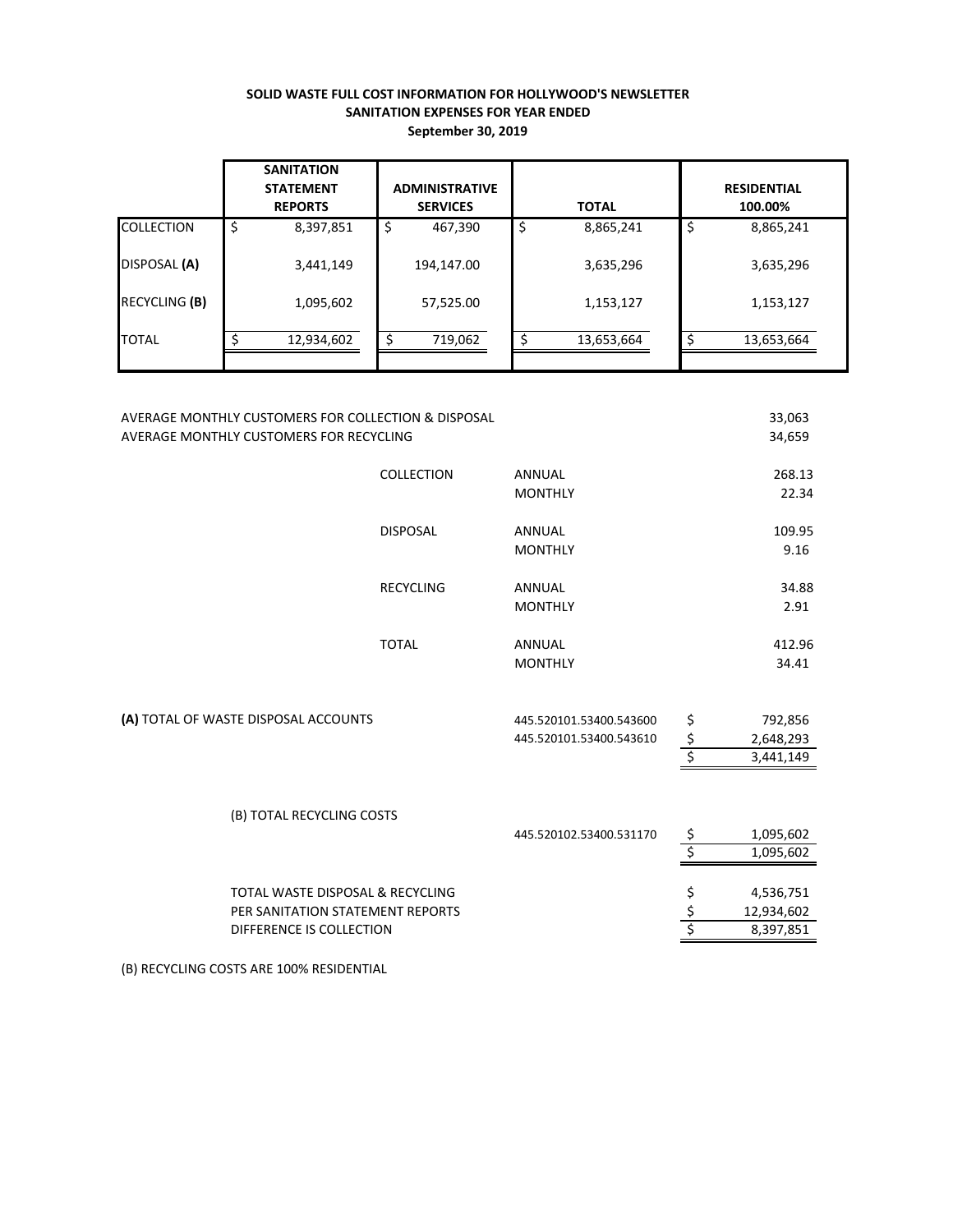# **CITY OF HOLLYWOOD, FLORIDA SANITATION BILLING AND COLLECTION FOR FY ENDED September 30, 2019**

#### **ADMINISTRATIVE SERVICES:**

|                   |       |               | Percentage<br>of Cost<br>Reported |
|-------------------|-------|---------------|-----------------------------------|
| <b>COLLECTION</b> |       | \$<br>467,390 | 65%                               |
| <b>DISPOSAL</b>   |       | 194,147       | 27%                               |
| <b>RECYCLING</b>  |       | 57,525        | 8%                                |
|                   | TOTAL | \$<br>719,062 | 100%                              |

## **RESIDENTIAL & NON‐RESIDENTIAL CUSTOMERS CALCULATION:**

MONTHLY CUSTOMERS BILLED

| PERIOD       | <b>RESIDENTIAL</b> |
|--------------|--------------------|
| <b>FY 19</b> | 33,063             |

## **AVERAGE BILLING BY CUSTOMER TYPE:**

REVENUE BILLED

FY 19 \$13,076,408